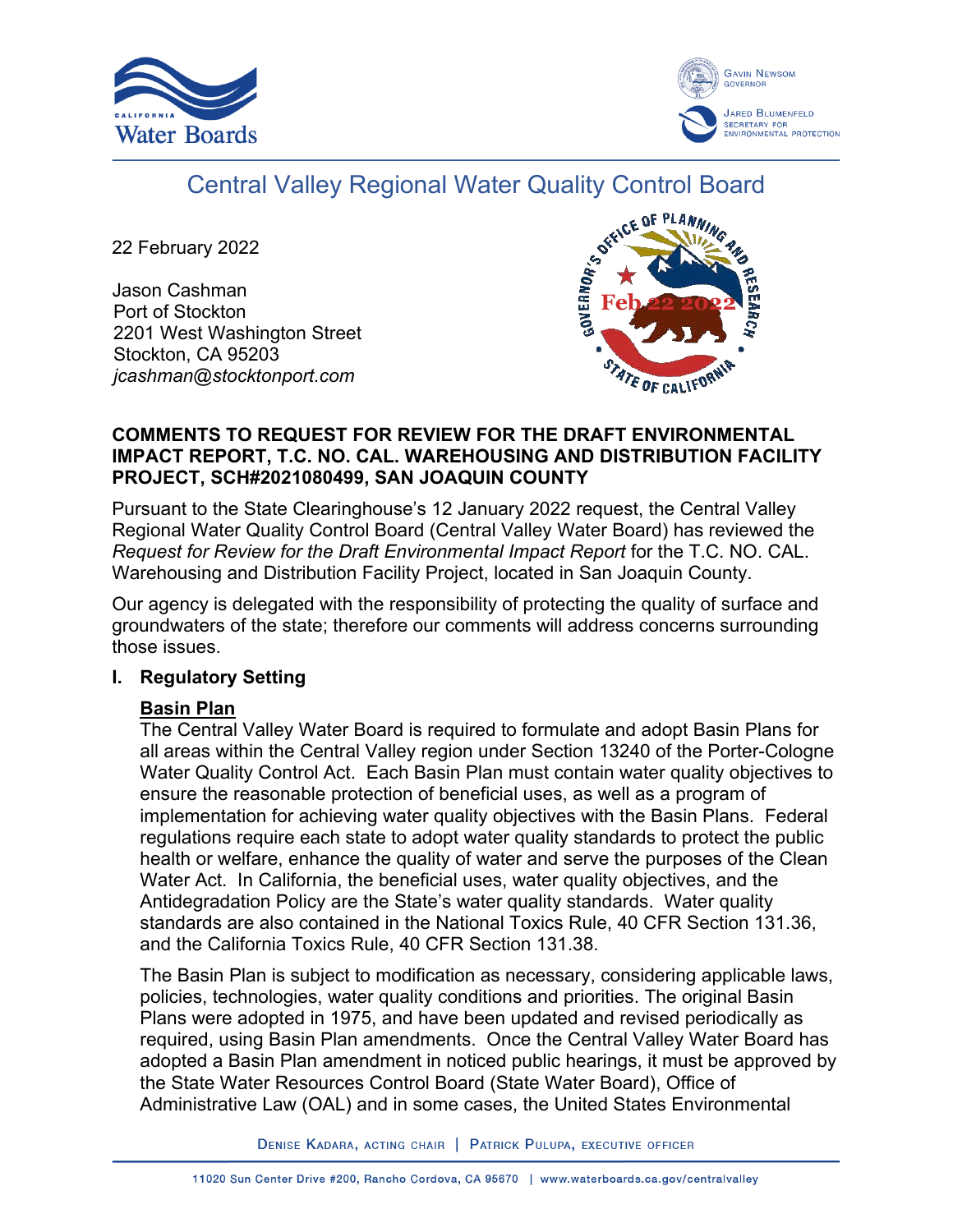Protection Agency (USEPA). Basin Plan amendments only become effective after they have been approved by the OAL and in some cases, the USEPA. Every three (3) years, a review of the Basin Plan is completed that assesses the appropriateness of existing standards and evaluates and prioritizes Basin Planning issues. For more information on the *Water Quality Control Plan for the Sacramento and San Joaquin River Basins*, please visit our website:

[http://www.waterboards.ca.gov/centralvalley/water\\_issues/basin\\_plans/](http://www.waterboards.ca.gov/centralvalley/water_issues/basin_plans/)

#### **Antidegradation Considerations**

All wastewater discharges must comply with the Antidegradation Policy (State Water Board Resolution 68-16) and the Antidegradation Implementation Policy contained in the Basin Plan. The Antidegradation Implementation Policy is available on page 74 at:

https://www.waterboards.ca.gov/centralvalley/water\_issues/basin\_plans/sacsjr\_2018 05.pdf

In part it states:

*Any discharge of waste to high quality waters must apply best practicable treatment or control not only to prevent a condition of pollution or nuisance from occurring, but also to maintain the highest water quality possible consistent with the maximum benefit to the people of the State.*

*This information must be presented as an analysis of the impacts and potential impacts of the discharge on water quality, as measured by background concentrations and applicable water quality objectives.*

The antidegradation analysis is a mandatory element in the National Pollutant Discharge Elimination System and land discharge Waste Discharge Requirements (WDRs) permitting processes. The environmental review document should evaluate potential impacts to both surface and groundwater quality.

#### **II. Permitting Requirements**

#### **Construction Storm Water General Permit**

Dischargers whose project disturb one or more acres of soil or where projects disturb less than one acre but are part of a larger common plan of development that in total disturbs one or more acres, are required to obtain coverage under the General Permit for Storm Water Discharges Associated with Construction and Land Disturbance Activities (Construction General Permit), Construction General Permit Order No. 2009-0009-DWQ. Construction activity subject to this permit includes clearing, grading, grubbing, disturbances to the ground, such as stockpiling, or excavation, but does not include regular maintenance activities performed to restore the original line, grade, or capacity of the facility. The Construction General Permit requires the development and implementation of a Storm Water Pollution Prevention Plan (SWPPP). For more information on the Construction General Permit, visit the State Water Resources Control Board website at:

[http://www.waterboards.ca.gov/water\\_issues/programs/stormwater/constpermits.sht](http://www.waterboards.ca.gov/water_issues/programs/stormwater/constpermits.shtml) [ml](http://www.waterboards.ca.gov/water_issues/programs/stormwater/constpermits.shtml)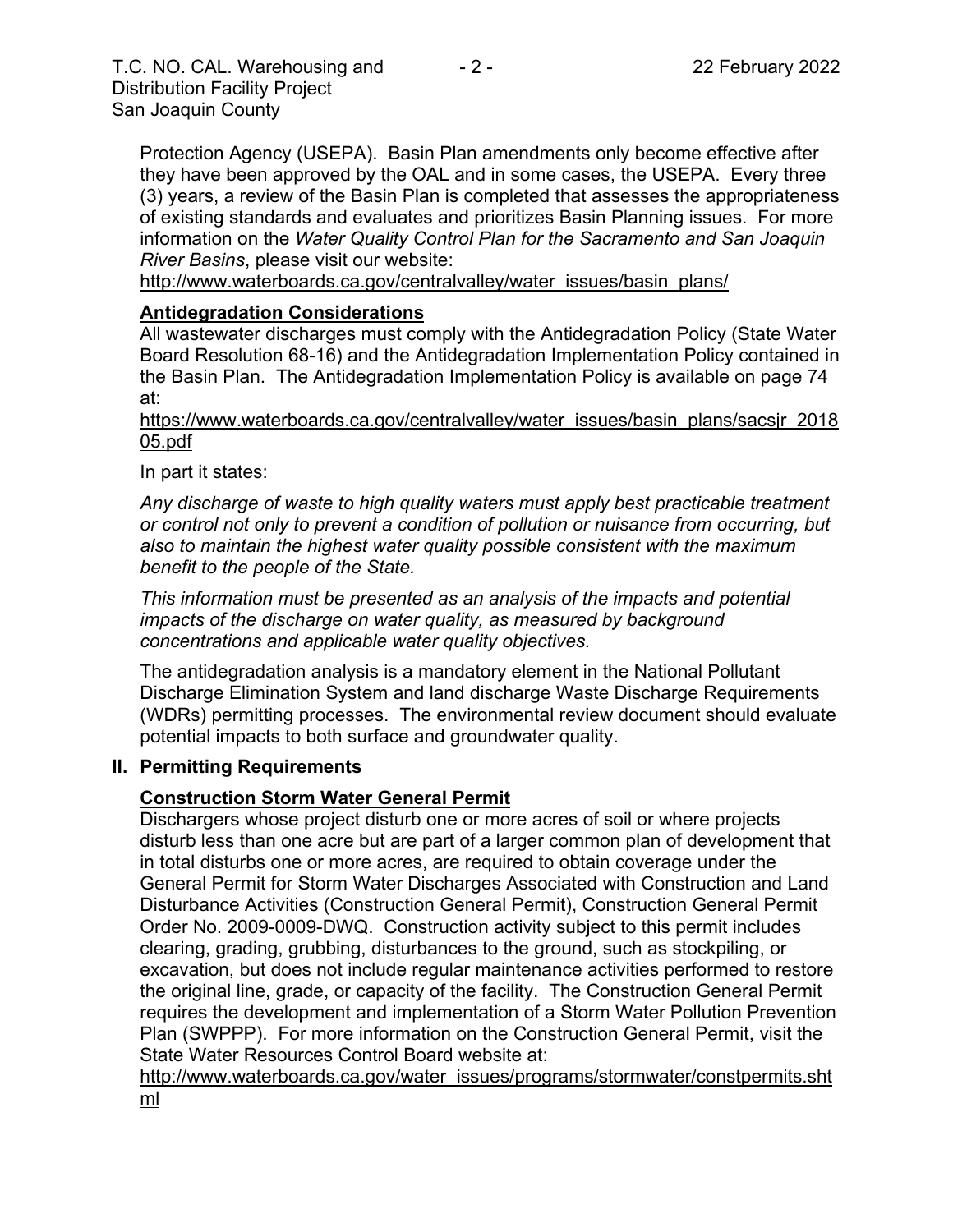## **Industrial Storm Water General Permit**

Storm water discharges associated with industrial sites must comply with the regulations contained in the Industrial Storm Water General Permit Order No. 2014- 0057-DWQ. For more information on the Industrial Storm Water General Permit, visit the Central Valley Water Board website at:

http://www.waterboards.ca.gov/centralvalley/water\_issues/storm\_water/industrial\_ge neral\_permits/index.shtml

# **Clean Water Act Section 404 Permit**

If the project will involve the discharge of dredged or fill material in navigable waters or wetlands, a permit pursuant to Section 404 of the Clean Water Act may be needed from the United States Army Corps of Engineers (USACE). If a Section 404 permit is required by the USACE, the Central Valley Water Board will review the permit application to ensure that discharge will not violate water quality standards. If the project requires surface water drainage realignment, the applicant is advised to contact the Department of Fish and Game for information on Streambed Alteration Permit requirements. If you have any questions regarding the Clean Water Act Section 404 permits, please contact the Regulatory Division of the Sacramento District of USACE at (916) 557-5250.

### **Clean Water Act Section 401 Permit – Water Quality Certification**

If an USACE permit (e.g., Non-Reporting Nationwide Permit, Nationwide Permit, Letter of Permission, Individual Permit, Regional General Permit, Programmatic General Permit), or any other federal permit (e.g., Section 10 of the Rivers and Harbors Act or Section 9 from the United States Coast Guard), is required for this project due to the disturbance of waters of the United States (such as streams and wetlands), then a Water Quality Certification must be obtained from the Central Valley Water Board prior to initiation of project activities. There are no waivers for 401 Water Quality Certifications. For more information on the Water Quality Certification, visit the Central Valley Water Board website at:

https://www.waterboards.ca.gov/centralvalley/water\_issues/water\_quality\_certificatio n/

### **Waste Discharge Requirements – Discharges to Waters of the State**

If USACE determines that only non-jurisdictional waters of the State (i.e., "nonfederal" waters of the State) are present in the proposed project area, the proposed project may require a Waste Discharge Requirement (WDR) permit to be issued by Central Valley Water Board. Under the California Porter-Cologne Water Quality Control Act, discharges to all waters of the State, including all wetlands and other waters of the State including, but not limited to, isolated wetlands, are subject to State regulation. For more information on the Waste Discharges to Surface Water NPDES Program and WDR processes, visit the Central Valley Water Board website at:https://www.waterboards.ca.gov/centralvalley/water\_issues/waste\_to\_surface\_wat er/

Projects involving excavation or fill activities impacting less than 0.2 acre or 400 linear feet of non-jurisdictional waters of the state and projects involving dredging